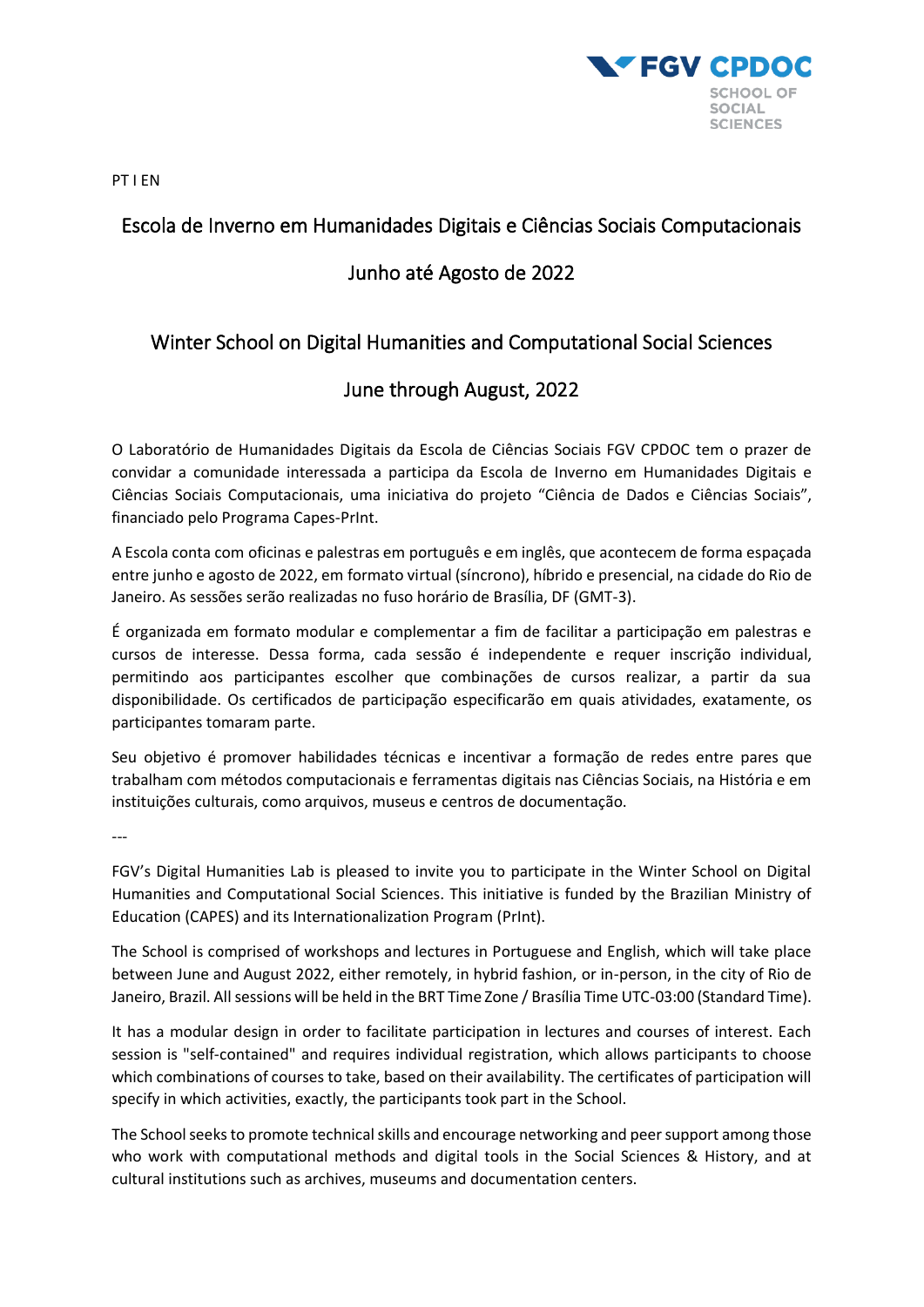

### AGENDA

## JUNE | JUNHO

### *Online | Workshop / Oficina*

*Wednesdays and Fridays (2 PM - 5 PM), June 1st – July 1st, 2022 Quartas e Sextas (14h - 17h), 1º de junho – 1º de julho de 2022* Oficina Introdução à programação em Python (30h/a) Prof. Dr. Renato Souza (FGV CPDOC, Brazil)

#### *Online | Lecture / Palestra*

*Monday, June 27th, 2022 (2 PM - 4 PM) Segunda, 27 de junho de 2022 (14h - 16h)* Palestra Web semântica e Acervos Digitais

Prof. Dr. Renato Souza (FGV CPDOC, Brazil) Commentator / Debatedora: Suemi Higuchi (FGV CPDOC, Brazil)

## JULY | JULHO

#### *Hybrid / Híbrido | Lecture / Palestra*

*Monday, July 4, 2022 (2 PM - 4 PM)*

*Segunda, 4 de julho de 2022* (14h - 16h)

O que significa ser um cientista (de dados) social no século XXI? Tendências históricas e recentes

Prof. Dr. Victor Araújo (University of Zurich, Switzerland, and Capes PrInt Fellow at FGV CPDOC)

Commentator / Debatedor: Jairo Nicolau (FGV CPDOC, Brazil) & Jimmy Medeiros (FGV CPDOC, Brazil).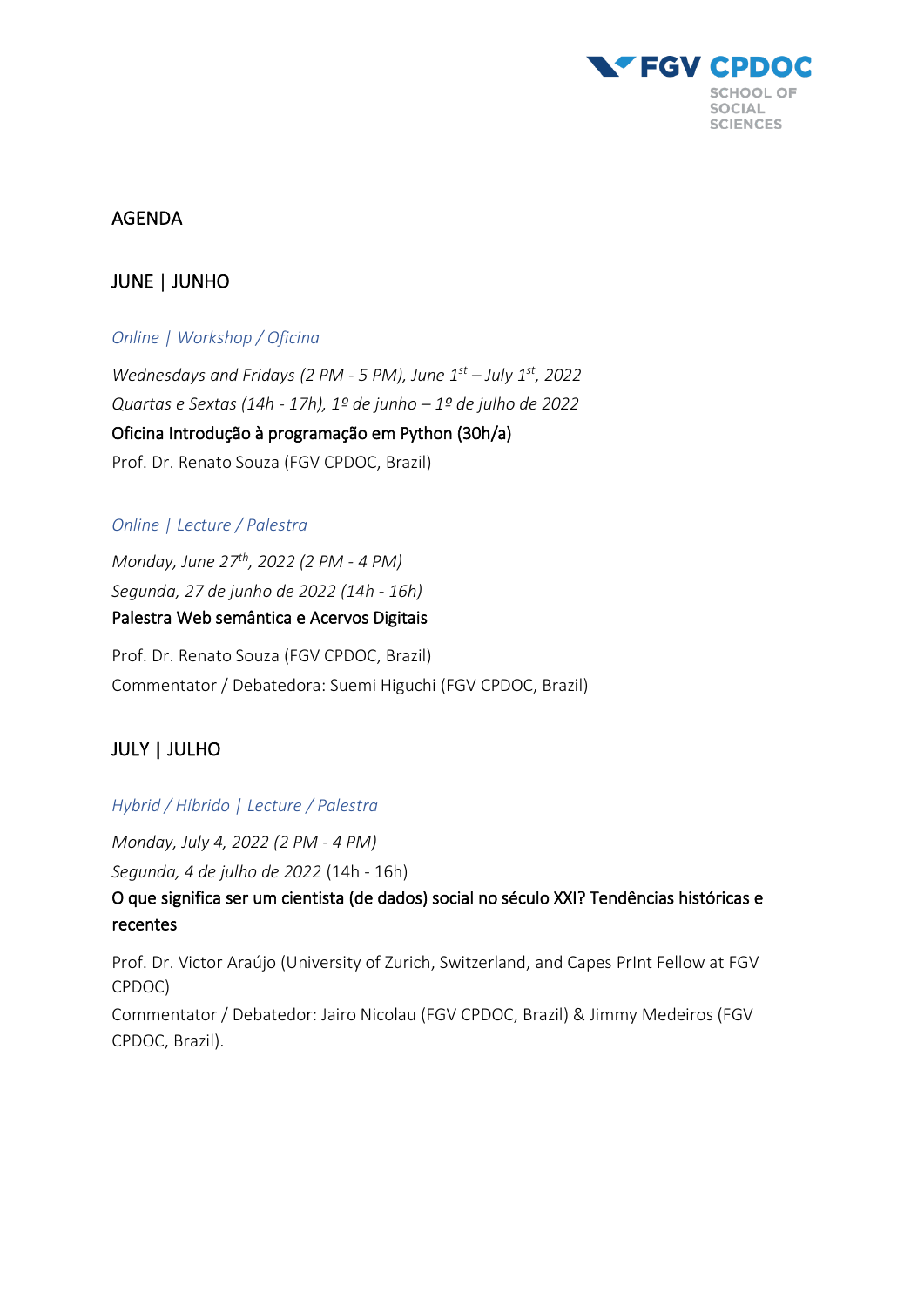

#### *In-Person / Presencial | Workshop / Oficina*

*Wednesdays and Thursdays (2PM – 4PM), July 6- 28, 2022 Quartas e Quintas (14h - 16h), 6 de julho – 28 de julho de 2022*

Uma introdução ao uso combinado de métodos qualitativos e quantitativos nas Ciências Sociais (16h/a)

Prof. Dr. Victor Araújo (University of Zurich, Switzerland, and Capes PrInt Fellow at FGV CPDOC)

#### *Online | Workshop / Oficina*

*Monday to Friday (3 PM – 5 PM), July 25 - August 5, 2022 Segunda à sexta (15h - 18h), 25 de julho – 5 de agosto de 2022* Oficina Aplicação da programação em Python (30h/a) Prof. Dr. Renato Souza (FGV CPDOC, Brazil)

#### *Online | Info Session / Sessão de informação*

*Wednesday (9AM – 11AM), July 20, 2022 Quarta (9h - 11h), 20 de julho de 2022*

# *Bilingual Info Session:* IIIF for Cultural Heritage | Sessão Informativa Bilíngue: O IIIF para a área de Patrimônio Cultural

Dr. Caterina Agostini (Princeton University) and/e Martim Passos (Instituto Moreira Salles) Host / Moderadora: Juliana Marques (FGV CPDOC, Brazil)

# AUGUST | AGOSTO

### *Hybrid / Híbrido | Lecture / Palestra*

*Monday, August 8, 2022 (2 PM - 4 PM) Segunda, 8 de agosto de 2022 (14h - 16h)* Computational skills for Social Scientists: expectations and challenges

Prof. Dr. José Manuel Magallanes-Reyes (University of Washington, US; Pontificia Universidad Católica del Perú, Peru and Capes PrInt Fellow at FGV CPDOC) Commentator / Debatedor: Eduardo Mello (FGV RI, Brazil)